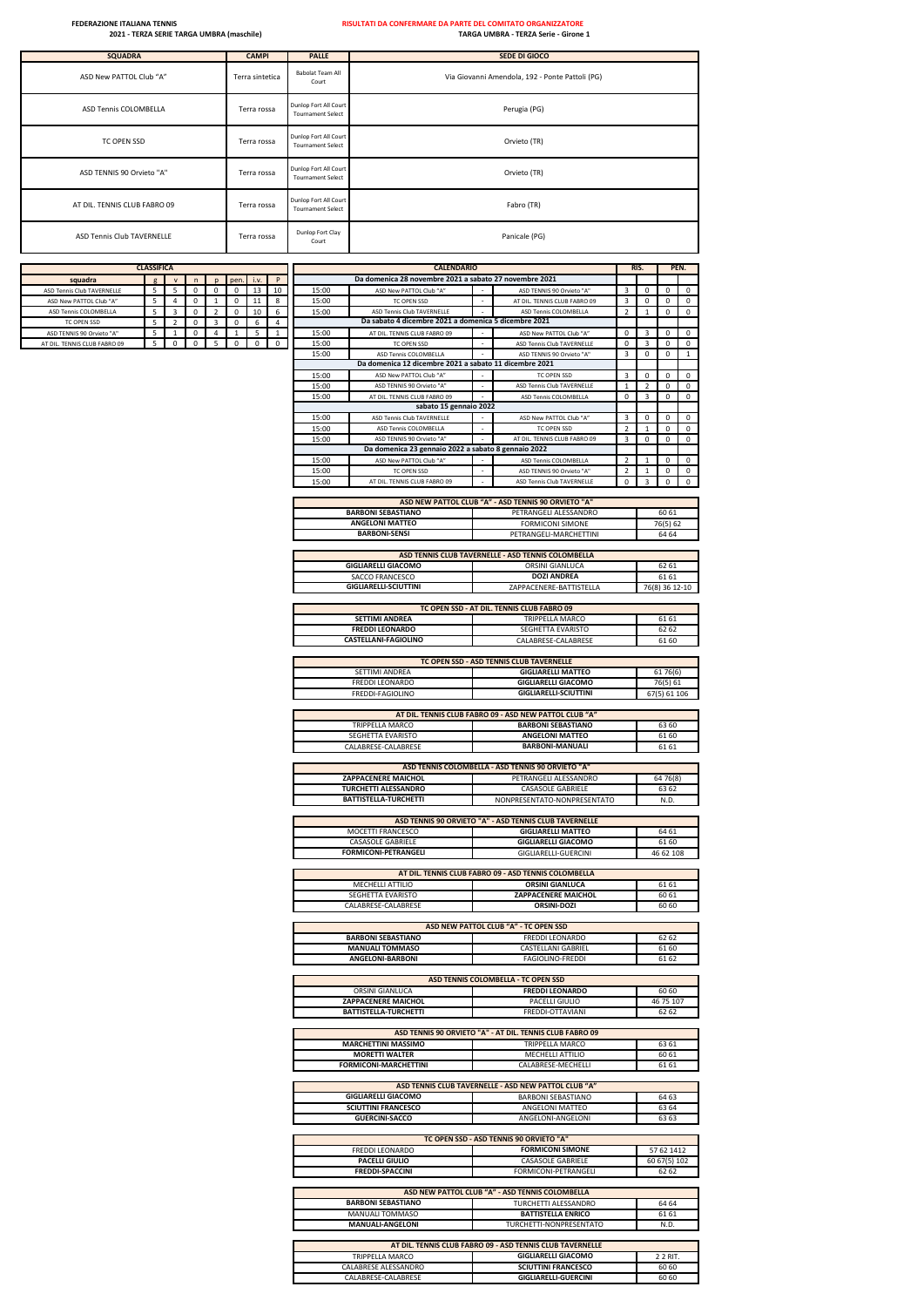## **FEDERAZIONE ITALIANA TENNIS RISULTATI DA CONFERMARE DA PARTE DEL COMITATO ORGANIZZATORE**

# **2021 - TERZA SERIE TARGA UMBRA (maschile) TARGA UMBRA - TERZA Serie - Girone 2**

| <b>SQUADRA</b>                      | <b>CAMPI</b>                   | <b>PALLE</b>                                      | SEDE DI GIOCO                                               |
|-------------------------------------|--------------------------------|---------------------------------------------------|-------------------------------------------------------------|
| A.S.D. Tennis COUNTRY S. C. ASD     | Terra rossa                    | Dunlop Fort All Court<br><b>Tournament Select</b> | Bastia Umbra (PG)                                           |
| Tennis Club PERUGIA ASD "A"         | Sintetico - Altri<br>materiali | Dunlop Fort All Court<br><b>Tournament Select</b> | STRADA CIVITELLA BENAZZONE - MORLESCHIO, Perugia 06134 (PG) |
| CT CITTA' DI CASTELLO               | Sintetico - Altri<br>materiali | <b>Babolat Team All</b><br>Court                  | Città di Castello (PG)                                      |
| <b>ASD VICO Tennis</b>              | Terra rossa                    | Dunlop Fort All Court<br><b>Tournament Select</b> | Fossato di Vico (PG)                                        |
| <b>CST TENNIS CHIUGIANA ASD "B"</b> | Terra rossa                    | Dunlop Fort All Court<br><b>Tournament Select</b> | Corciano (PG)                                               |

|                                 | <b>CLASSIFICA</b> |   |   |              |      |      |      |       | <b>CALENDARIO</b>                   |                          |                                     | RIS. |          |            | PEN.                    |
|---------------------------------|-------------------|---|---|--------------|------|------|------|-------|-------------------------------------|--------------------------|-------------------------------------|------|----------|------------|-------------------------|
| squadra                         | g                 |   |   | $\mathsf{D}$ | pen. | i.v. | P    |       | domenica 28 novembre 2021           |                          |                                     |      |          |            |                         |
| A.S.D. Tennis COUNTRY S. C. ASD | 4                 | 4 |   |              |      | 9    | 8    | 09:30 | CT CITTA' DI CASTELLO               | $\overline{\phantom{a}}$ | <b>CST TENNIS CHIUGIANA ASD "B"</b> | 3    |          | $\Omega$   | $\mathbf{0}$            |
| Tennis Club PERUGIA ASD "A"     |                   | 2 |   |              | n    |      |      | 09:30 | Tennis Club PERUGIA ASD "A"         |                          | ASD VICO Tennis                     |      |          | $\Omega$   | $\mathbf{0}$            |
| CST TENNIS CHIUGIANA ASD "B"    |                   | 2 | U |              | 0    | 5    |      |       | domenica 5 dicembre 2021            |                          |                                     |      |          |            |                         |
| CT CITTA' DI CASTELLO           | 4                 |   |   |              |      | 6    | 3    | 15:00 | <b>CST TENNIS CHIUGIANA ASD "B"</b> | $\overline{\phantom{a}}$ | Tennis Club PERUGIA ASD "A"         |      |          | $\Omega$   | $\Omega$                |
| ASD VICO Tennis                 | 4                 | 0 |   |              |      |      | $-2$ | 15:00 | <b>ASD VICO Tennis</b>              |                          | A.S.D. Tennis COUNTRY S. C. ASD     |      |          | 0          | $\mathbf 0$             |
|                                 |                   |   |   |              |      |      |      |       | domenica 12 dicembre 2021           |                          |                                     |      |          |            |                         |
|                                 |                   |   |   |              |      |      |      | 15:00 | A.S.D. Tennis COUNTRY S. C. ASD     |                          | CT CITTA' DI CASTELLO               | з    | $\Omega$ | $\Omega$   | $^{\circ}$              |
|                                 |                   |   |   |              |      |      |      | 15:00 | ASD VICO Tennis                     | $\overline{\phantom{a}}$ | CST TENNIS CHIUGIANA ASD "B"        |      |          | 0          | $\mathbf{0}$            |
|                                 |                   |   |   |              |      |      |      |       | domenica 16 gennaio 2022            |                          |                                     |      |          |            |                         |
|                                 |                   |   |   |              |      |      |      | 15:00 | <b>CST TENNIS CHIUGIANA ASD "B"</b> | $\overline{\phantom{a}}$ | A.S.D. Tennis COUNTRY S. C. ASD     |      |          | $^{\circ}$ | $\overline{\mathbf{0}}$ |
|                                 |                   |   |   |              |      |      |      | 09:30 | Tennis Club PERUGIA ASD "A"         |                          | CT CITTA' DI CASTELLO               | 3    | $\Omega$ | $\Omega$   |                         |
|                                 |                   |   |   |              |      |      |      |       | domenica 23 gennaio 2022            |                          |                                     |      |          |            |                         |
|                                 |                   |   |   |              |      |      |      | 15:00 | A.S.D. Tennis COUNTRY S. C. ASD     |                          | Tennis Club PERUGIA ASD "A"         |      |          | $\Omega$   | $^{\circ}$              |
|                                 |                   |   |   |              |      |      |      | 09:30 | CT CITTA' DI CASTELLO               |                          | <b>ASD VICO Tennis</b>              | в    |          |            |                         |

| TENNIS CLUB PERUGIA ASD "A" - ASD VICO TENNIS |                       |       |  |  |  |  |  |  |  |
|-----------------------------------------------|-----------------------|-------|--|--|--|--|--|--|--|
| <b>MATTIOLI FRANCESCO</b>                     | ROSSI LORIS           | 63 62 |  |  |  |  |  |  |  |
| ROSCINI EDOARDO                               | <b>ERCOLI ROBERTO</b> | 64 61 |  |  |  |  |  |  |  |
| ANDREANI-MIGLIACCIO                           | ROSSI-BOSSI           | 64 76 |  |  |  |  |  |  |  |

| CT CITTA' DI CASTELLO - CST TENNIS CHIUGIANA ASD "B" |                  |            |  |  |  |  |  |  |  |
|------------------------------------------------------|------------------|------------|--|--|--|--|--|--|--|
| <b>MORO CESARE</b><br>64 62<br>CALDERINI EMANUELE    |                  |            |  |  |  |  |  |  |  |
| <b>MASI NICCOLO'</b>                                 | PAUSELLI DANIELE | 61 26 108  |  |  |  |  |  |  |  |
| <b>BRACCHINI-MASI</b>                                | CORRADI-BERARDI  | 46 76 1210 |  |  |  |  |  |  |  |
|                                                      |                  |            |  |  |  |  |  |  |  |

| ASD VICO TENNIS - A.S.D. TENNIS COUNTRY S. C. ASD |                      |           |  |  |  |  |  |  |  |
|---------------------------------------------------|----------------------|-----------|--|--|--|--|--|--|--|
| ROSSI LORIS                                       | <b>REALI EDOARDO</b> | 46 63 106 |  |  |  |  |  |  |  |
| <b>BOSSI MARCO</b>                                | METELLI FRANCESCO    | 64 61     |  |  |  |  |  |  |  |
| COPETA-ROSSI                                      | PERINI-MATTIOLI      | 61 61     |  |  |  |  |  |  |  |

|                           | <b>CST TENNIS CHIUGIANA ASD "B" - TENNIS CLUB PERUGIA ASD "A"</b> |       |  |  |  |  |  |  |  |  |  |  |
|---------------------------|-------------------------------------------------------------------|-------|--|--|--|--|--|--|--|--|--|--|
| PAUSELLI DANIELE          | <b>MATTIOLI FRANCESCO</b>                                         | 6176  |  |  |  |  |  |  |  |  |  |  |
| <b>CALDERINI EMANUELE</b> | MIGLIACCIO LEONARDO                                               | 61 61 |  |  |  |  |  |  |  |  |  |  |
| <b>CORRADI-BERARDI</b>    | ROSCINI-ANDREANI                                                  | 75 61 |  |  |  |  |  |  |  |  |  |  |

|                          | A.S.D. TENNIS COUNTRY S. C. ASD - CT CITTA' DI CASTELLO |       |  |  |  |  |  |  |  |  |
|--------------------------|---------------------------------------------------------|-------|--|--|--|--|--|--|--|--|
| <b>REALI EDOARDO</b>     | MORVIDONI MARCO                                         | 61 62 |  |  |  |  |  |  |  |  |
| <b>METELLI FRANCESCO</b> | MASI NICCOLO'                                           | 61 62 |  |  |  |  |  |  |  |  |
| PERINI-MATTIOLI          | MORVIDONI-MANCINI                                       | 64 60 |  |  |  |  |  |  |  |  |

| ASD VICO TENNIS - CST TENNIS CHIUGIANA ASD "B"    |                        |           |  |  |  |  |  |  |  |
|---------------------------------------------------|------------------------|-----------|--|--|--|--|--|--|--|
| GIOVINAZZO ANTONIO<br>64 62<br><b>ROSSI LORIS</b> |                        |           |  |  |  |  |  |  |  |
| <b>BOSSI MARCO</b>                                | <b>BERARDI STEFANO</b> | 64 62     |  |  |  |  |  |  |  |
| ROSSI-ROSSI                                       | <b>BERARDI-CORRADI</b> | 62 36 108 |  |  |  |  |  |  |  |

| TENNIS CLUB PERUGIA ASD "A" - CT CITTA' DI CASTELLO    |                             |           |  |  |  |  |  |  |  |
|--------------------------------------------------------|-----------------------------|-----------|--|--|--|--|--|--|--|
| <b>MATTIOLI FRANCESCO</b><br>MANCINI RICCARDO<br>63 62 |                             |           |  |  |  |  |  |  |  |
| <b>ANDREANI VALERIO</b>                                | <b>BELLI GABRIELE</b>       | 57 63 107 |  |  |  |  |  |  |  |
| MIGLIACCIO-ROSCINI                                     | NONPRESENTATO-NONPRESENTATO | N.D.      |  |  |  |  |  |  |  |

| <b>CST TENNIS CHIUGIANA ASD "B" - A.S.D. TENNIS COUNTRY S. C. ASD</b> |                        |          |  |  |  |  |  |
|-----------------------------------------------------------------------|------------------------|----------|--|--|--|--|--|
| BERARDI STEFANO                                                       | <b>REALI EDOARDO</b>   | 63 62    |  |  |  |  |  |
| <b>PAUSELLI DANIELE</b>                                               | METELLI FRANCESCO      | 61 76(3) |  |  |  |  |  |
| BERARDI-CORRADI                                                       | <b>MINELLI-METELLI</b> | 64 63    |  |  |  |  |  |

| <b>CT CITTA' DI CASTELLO - ASD VICO TENNIS</b> |                             |      |  |  |  |  |
|------------------------------------------------|-----------------------------|------|--|--|--|--|
|                                                |                             |      |  |  |  |  |
| NONPRESENTATO NONPRESENTATO                    | NONPRESENTATO NONPRESENTATO | N.D. |  |  |  |  |
|                                                |                             |      |  |  |  |  |
| NONPRESENTATO NONPRESENTATO                    | NONPRESENTATO NONPRESENTATO | N.D. |  |  |  |  |
|                                                |                             |      |  |  |  |  |
| NONPRESENTATO-NONPRESENTATO                    | NONPRESENTATO-NONPRESENTATO | N.D. |  |  |  |  |
|                                                |                             |      |  |  |  |  |
|                                                |                             |      |  |  |  |  |
|                                                |                             |      |  |  |  |  |

| A.S.D. TENNIS COUNTRY S. C. ASD - TENNIS CLUB PERUGIA ASD "A" |                           |       |  |  |  |  |  |
|---------------------------------------------------------------|---------------------------|-------|--|--|--|--|--|
| MIGLIACCIO LEONARDO<br>60 61<br><b>REALI EDOARDO</b>          |                           |       |  |  |  |  |  |
| MINELLI NICOLA                                                | <b>MATTIOLI FRANCESCO</b> | 63 64 |  |  |  |  |  |
| METFI I I-PERINI                                              | MIGLIACCIO-ANDREANI       | 62 62 |  |  |  |  |  |

| <b>CLASSIFICA</b>                                |   |  |  |   |              |   |  |  |  |
|--------------------------------------------------|---|--|--|---|--------------|---|--|--|--|
| squadra<br>P<br>pen.<br>i.v.<br>n<br>g<br>v<br>n |   |  |  |   |              |   |  |  |  |
| A.S.D. Tennis COUNTRY S. C. ASD                  |   |  |  | 0 | 0            | ч |  |  |  |
| Tennis Club PERUGIA ASD "A"                      |   |  |  |   | 0            |   |  |  |  |
| <b>CST TENNIS CHIUGIANA ASD "B"</b>              |   |  |  |   | $\mathbf{0}$ |   |  |  |  |
| CT CITTA' DI CASTELLO                            | 4 |  |  |   |              | b |  |  |  |
| <b>ASD VICO Tennis</b>                           |   |  |  |   |              | כ |  |  |  |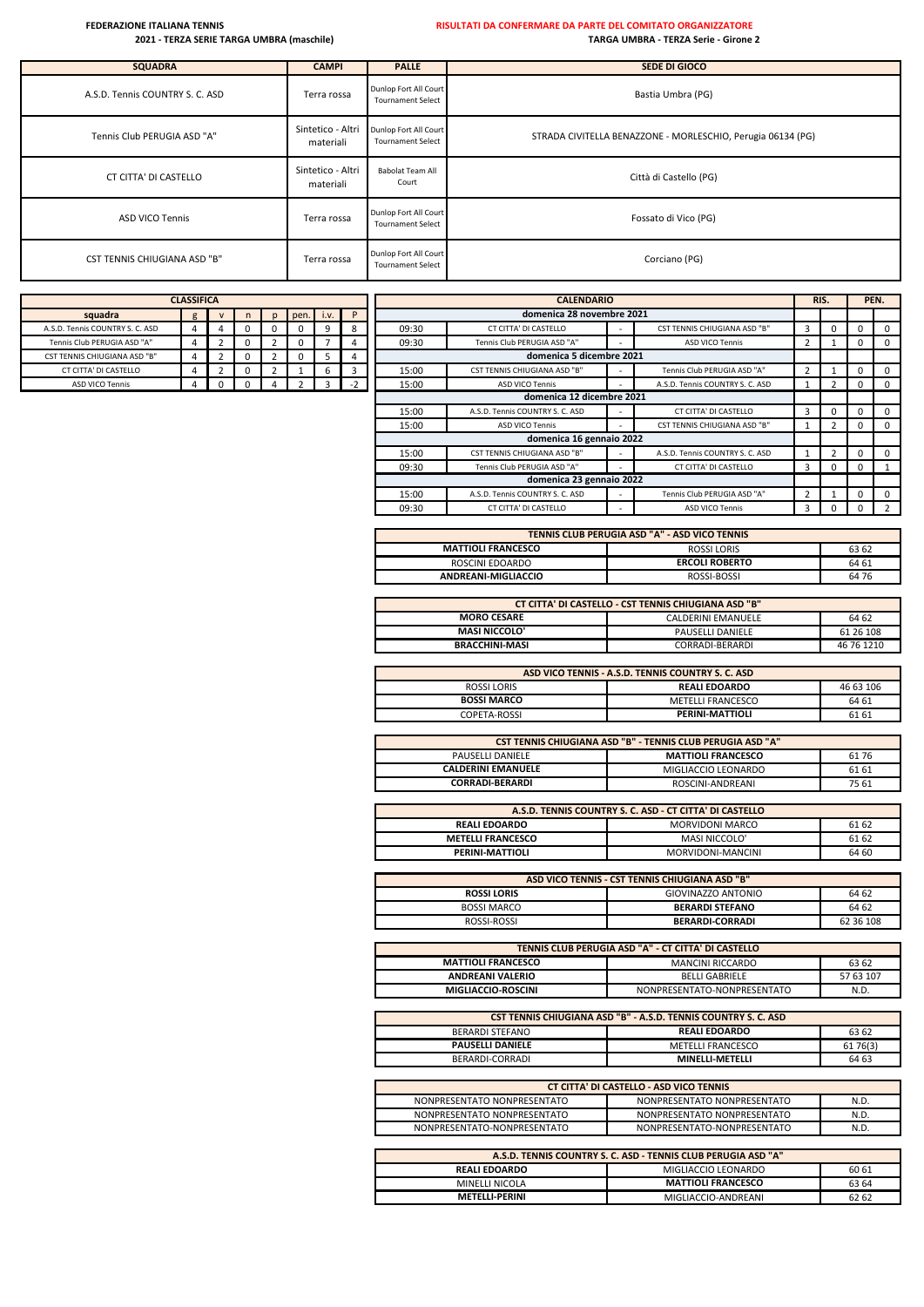| <b>SQUADRA</b>               | <b>CAMPI</b>    | <b>PALLE</b>                                      | SEDE DI GIOCO                                   |
|------------------------------|-----------------|---------------------------------------------------|-------------------------------------------------|
| <b>CST CHIUGIANA ASD "A"</b> | Terra rossa     | Dunlop Fort All Court<br><b>Tournament Select</b> | VOC. PERELLA N. 85 - CHIUGIANA                  |
| ASD New PATTOL Club "B"      | Terra sintetica | <b>Babolat Team All</b><br>Court                  | Via Giovanni Amendola, 192 - Ponte Pattoli (PG) |
| Tennis Club PERUGIA ASD "B"  | Terra rossa     | Dunlop Fort All Court<br><b>Tournament Select</b> | Perugia (PG)                                    |
| ASD TENNIS 90 Orvieto "B"    | Terra rossa     | Dunlop Fort All Court<br><b>Tournament Select</b> | Orvieto (TR)                                    |
| ASD Tennis Club TODI 1971    | Terra rossa     | Dunlop Atp                                        | Todi (PG)                                       |

| <b>CLASSIFICA</b>            |   |              |              |   |      |      |  |  |  |
|------------------------------|---|--------------|--------------|---|------|------|--|--|--|
| squadra                      | g | $\mathsf{v}$ | n            | n | pen. | i.v. |  |  |  |
| <b>CST CHIUGIANA ASD "A"</b> |   |              |              |   |      | 12   |  |  |  |
| ASD New PATTOL Club "B"      |   |              |              |   |      |      |  |  |  |
| ASD TENNIS 90 Orvieto "B"    |   | 7            | <sup>0</sup> | っ |      |      |  |  |  |
| ASD Tennis Club TODI 1971    |   |              |              | ר |      |      |  |  |  |
| Tennis Club PERUGIA ASD "B"  |   |              |              |   |      |      |  |  |  |

|                              | <b>CLASSIFICA</b> |   |              |      |      |          |       | <b>CALENDARIO</b>                                    |                          |                              |                |  |             | PEN.                    |
|------------------------------|-------------------|---|--------------|------|------|----------|-------|------------------------------------------------------|--------------------------|------------------------------|----------------|--|-------------|-------------------------|
| squadra                      | g                 |   | $\mathsf{D}$ | pen. | i.v. | P        |       | sabato 27 novembre 2021                              |                          |                              |                |  |             |                         |
| <b>CST CHIUGIANA ASD "A"</b> | 4                 | 0 |              |      | 12   | 8        | 15:00 | Tennis Club PERUGIA ASD "B"                          |                          | ASD Tennis Club TODI 1971    |                |  | 0           | $\overline{0}$          |
| ASD New PATTOL Club "B"      | 4                 | 0 |              |      | 5    |          | 15:00 | ASD New PATTOL Club "B"                              |                          | ASD TENNIS 90 Orvieto "B"    | 2              |  | 0           | $\overline{\mathbf{0}}$ |
| ASD TENNIS 90 Orvieto "B"    | 4                 | 0 |              |      | ь    |          |       | Da sabato 4 dicembre 2021 a domenica 5 dicembre 2021 |                          |                              |                |  |             |                         |
| ASD Tennis Club TODI 1971    | 4                 | 0 |              |      |      |          | 15:00 | ASD Tennis Club TODI 1971                            |                          | ASD New PATTOL Club "B"      | $\mathcal{D}$  |  |             | $\overline{\mathbf{0}}$ |
| Tennis Club PERUGIA ASD "B"  | 4                 | 0 |              |      | 3    | $\Omega$ | 09:30 | ASD TENNIS 90 Orvieto "B"                            |                          | <b>CST CHIUGIANA ASD "A"</b> | 0              |  |             | $\Omega$                |
|                              |                   |   |              |      |      |          |       | domenica 12 dicembre 2021                            |                          |                              |                |  |             |                         |
|                              |                   |   |              |      |      |          | 15:00 | <b>CST CHIUGIANA ASD "A"</b>                         | $\overline{\phantom{a}}$ | Tennis Club PERUGIA ASD "B"  | 3              |  |             | $\overline{\mathbf{0}}$ |
|                              |                   |   |              |      |      |          | 09:30 | ASD TENNIS 90 Orvieto "B"                            |                          | ASD Tennis Club TODI 1971    | $\overline{2}$ |  | $\mathbf 0$ | $\overline{0}$          |
|                              |                   |   |              |      |      |          |       | sabato 15 gennaio 2022                               |                          |                              |                |  |             |                         |
|                              |                   |   |              |      |      |          | 15:00 | ASD Tennis Club TODI 1971                            |                          | <b>CST CHIUGIANA ASD "A"</b> | $\Omega$       |  |             | $\Omega$                |
|                              |                   |   |              |      |      |          | 15:00 | ASD New PATTOL Club "B"                              |                          | Tennis Club PERUGIA ASD "B"  | 2              |  | $\mathbf 0$ | $\overline{\mathbf{0}}$ |
|                              |                   |   |              |      |      |          |       | Da domenica 23 gennaio 2022 a sabato 22 gennaio 2022 |                          |                              |                |  |             |                         |
|                              |                   |   |              |      |      |          | 15:00 | <b>CST CHIUGIANA ASD "A"</b>                         |                          | ASD New PATTOL Club "B"      | 3              |  |             | $\overline{0}$          |
|                              |                   |   |              |      |      |          | 15:00 | Tennis Club PERUGIA ASD "B"                          |                          | ASD TENNIS 90 Orvieto "B"    |                |  |             | $\overline{\mathbf{0}}$ |

| TENNIS CLUB PERUGIA ASD "B" - ASD TENNIS CLUB TODI 1971 |                 |       |  |  |  |  |  |
|---------------------------------------------------------|-----------------|-------|--|--|--|--|--|
| <b>MOCCI ANDREA</b><br>60 61<br>PANZIERI FABRIZIO       |                 |       |  |  |  |  |  |
| <b>UCCELLI OSCAR</b>                                    | SETTEMBRE MARIO | 60 61 |  |  |  |  |  |
| AGOSTINELLI-GUBBIOTTI                                   | ATANASI-MOCCI   | 60 61 |  |  |  |  |  |

| ASD NEW PATTOL CLUB "B" - ASD TENNIS 90 ORVIETO "B" |                        |           |  |  |  |  |  |
|-----------------------------------------------------|------------------------|-----------|--|--|--|--|--|
| <b>BUDELLI MARCO</b>                                | ZUCCA MIRKO            | 75 61     |  |  |  |  |  |
| PELLICCIA GIAMPIERO                                 | <b>FALCONE MICHELE</b> | 62 26 103 |  |  |  |  |  |
| PELLICCIA-BUDELLI                                   | CIUCHI-FALCONE         | 62 76(3)  |  |  |  |  |  |
|                                                     |                        |           |  |  |  |  |  |

| ASD TENNIS 90 ORVIETO "B" - CST CHIUGIANA ASD "A" |                           |       |  |  |  |  |  |
|---------------------------------------------------|---------------------------|-------|--|--|--|--|--|
| ZUCCA MIRKO                                       | <b>LEANDRI FEDERICO</b>   | 63 62 |  |  |  |  |  |
| CROCCOLINO DARIO                                  | <b>CICIONI ALESSANDRO</b> | 63 61 |  |  |  |  |  |
| CENCI-FALCONE                                     | <b>CICIONI-BICCARI</b>    | 63 62 |  |  |  |  |  |

| ASD TENNIS CLUB TODI 1971 - ASD NEW PATTOL CLUB "B" |                          |       |  |  |  |  |  |
|-----------------------------------------------------|--------------------------|-------|--|--|--|--|--|
| <b>MOCCI ANDREA</b>                                 | <b>BUDELLI MARCO</b>     | 64 63 |  |  |  |  |  |
| <b>SETTEMBRE MARIO</b>                              | <b>CIPICIANI MICHELE</b> | 64 62 |  |  |  |  |  |
| MOCCI-ATANASI                                       | <b>BUDELLI-PELLICCIA</b> | 62 61 |  |  |  |  |  |

| ASD TENNIS 90 ORVIETO "B" - ASD TENNIS CLUB TODI 1971 |                 |            |  |  |  |  |
|-------------------------------------------------------|-----------------|------------|--|--|--|--|
| <b>MOCCI ANDREA</b><br>64 60<br>CIUCHI GIOVANNI       |                 |            |  |  |  |  |
| <b>FALCONE MICHELE</b>                                | ATANASI LUCIANO | 63 62      |  |  |  |  |
| <b>CENCI-ZUCCA</b>                                    | MOCCI-CECCONI   | 60 52 RIT. |  |  |  |  |

| <b>CST CHIUGIANA ASD "A" - TENNIS CLUB PERUGIA ASD "B"</b> |                            |       |  |  |  |
|------------------------------------------------------------|----------------------------|-------|--|--|--|
| <b>LEANDRI FEDERICO</b>                                    | <b>UCCELLI OSCAR</b>       | 61 63 |  |  |  |
| <b>CICIONI ALESSANDRO</b>                                  | AGOSTINELLI MASSIMO        | 60 60 |  |  |  |
| <b>BICCARI-TENERINI</b>                                    | <b>GUERRIERI-GUBBIOTTI</b> | 61 63 |  |  |  |

| ASD NEW PATTOL CLUB "B" - TENNIS CLUB PERUGIA ASD "B" |                            |       |  |  |  |
|-------------------------------------------------------|----------------------------|-------|--|--|--|
| <b>PELLICCIA GIAMPIERO</b>                            | <b>UCCELLI OSCAR</b>       | 75 62 |  |  |  |
| <b>BELIA SIMONE</b>                                   | <b>AGOSTINELLI MASSIMO</b> | 62 62 |  |  |  |
| PELLICCIA-BUDELLI                                     | GUBBIOTTI-AGOSTINELLI      | 62 61 |  |  |  |

| ASD TENNIS CLUB TODI 1971 - CST CHIUGIANA ASD "A" |                           |          |  |  |  |  |
|---------------------------------------------------|---------------------------|----------|--|--|--|--|
| SETTEMBRE MARIO                                   | <b>TENERINI ROBERTO</b>   | 63 63    |  |  |  |  |
| MOCCI ANDREA                                      | <b>CICIONI ALESSANDRO</b> | 76(2) 61 |  |  |  |  |
| MOCCI-ATANASI                                     | <b>CICIONI-BICCARI</b>    | 10 RIT.  |  |  |  |  |

| <b>CST CHIUGIANA ASD "A" - ASD NEW PATTOL CLUB "B"</b>       |                                                        |      |  |  |  |
|--------------------------------------------------------------|--------------------------------------------------------|------|--|--|--|
| <b>BICCARI MASSIMILIANO</b><br><b>BUDELLI MARCO</b><br>64 63 |                                                        |      |  |  |  |
| <b>CICIONI ALESSANDRO</b>                                    | <b>CIPICIANI MICHELE</b>                               | 6075 |  |  |  |
| <b>BICCARI-TENERINI</b><br>63 63<br>BUDELLI-PELLICCIA        |                                                        |      |  |  |  |
|                                                              |                                                        |      |  |  |  |
|                                                              | TENNIC CLUB BEBLICIA ACD "B" ACD TENNIC ON OBVIETO "B" |      |  |  |  |

| TENNIS CLUB PERUGIA ASD "B" - ASD TENNIS 90 ORVIETO "B" |                         |           |  |  |  |
|---------------------------------------------------------|-------------------------|-----------|--|--|--|
| <b>UCCELLI OSCAR</b>                                    | ZUCCA MIRKO             | 63 63     |  |  |  |
| AGOSTINELLI MASSIMO                                     | CIUCHI GIOVANNI         | 75 46 119 |  |  |  |
| <b>GUBBIOTTI-GUERRIERI</b>                              | <b>CROCCOLINO-ZUCCA</b> | 60 46 106 |  |  |  |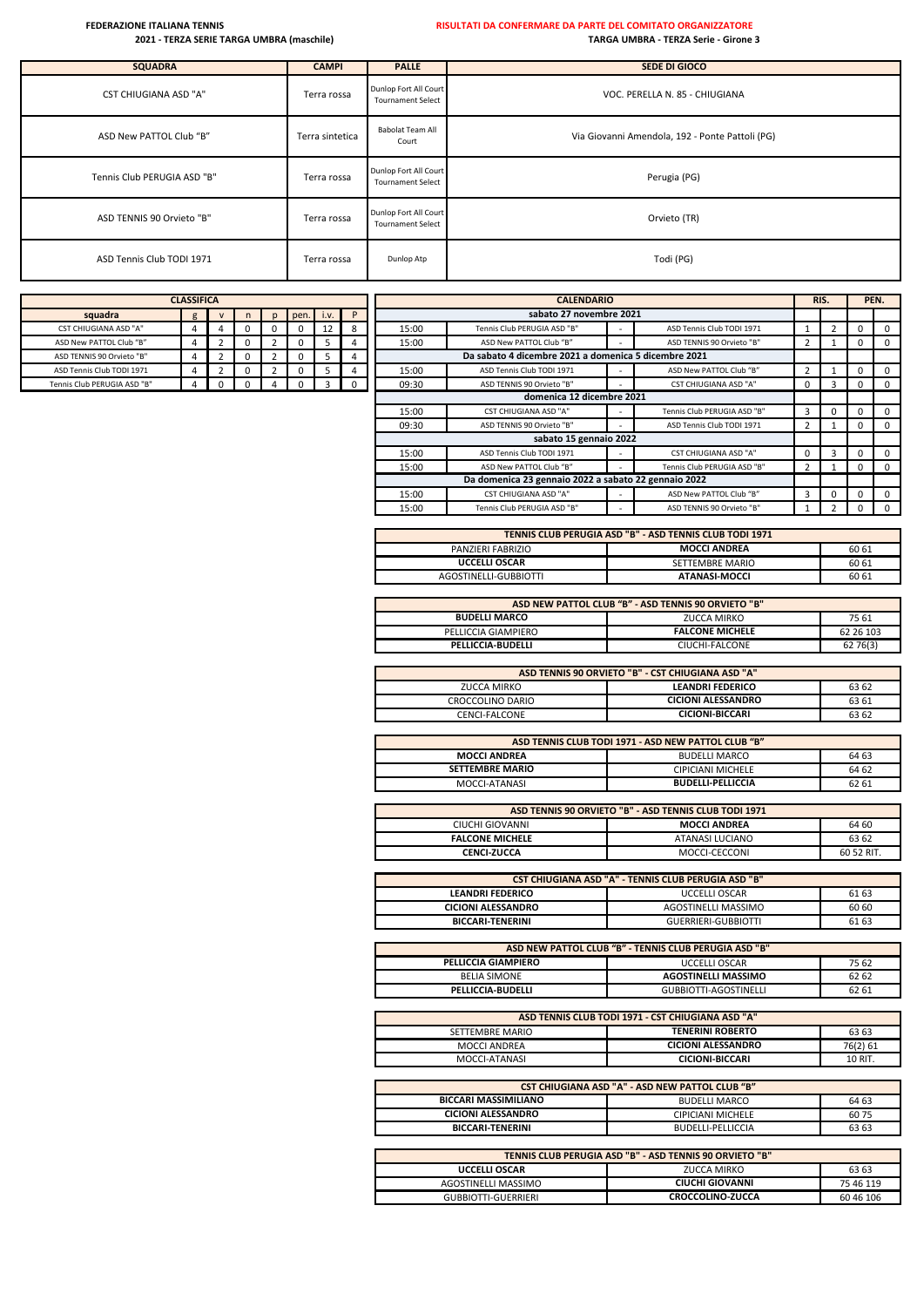| <b>SQUADRA</b>                 | <b>CAMPI</b>                   | <b>PALLE</b>                                      | SEDE DI GIOCO |
|--------------------------------|--------------------------------|---------------------------------------------------|---------------|
| ASD Circolo Tennis FOLIGNO "A" | Sintetico - Altri<br>materiali | Dunlop Fort All Court<br><b>Tournament Select</b> | Foligno (PG)  |
| ASD Tennis Club TERNI "B"      | Terra rossa                    | Dunlop Fort All Court<br><b>Tournament Select</b> | Terni (TR)    |
| Tennis Club PERUGIA ASD "C"    | Terra rossa                    | Dunlop Fort All Court<br><b>Tournament Select</b> | Perugia (PG)  |
| 3T Tennis Accademy "B"         | Terra rossa                    | <b>Wilson Roland Garros</b><br>Clay Court         | Assisi (PG)   |
| ASD TENNIS CLUB FLAMINIO       | Terra rossa                    | Dunlop Fort All Court<br><b>Tournament Select</b> | Trevi (PG)    |

|                                | <b>CLASSIFICA</b> |   |   |              |      |      |   | <b>CALENDARIO</b> |                                                        |                          |                                | RIS. |   | PEN.     |          |
|--------------------------------|-------------------|---|---|--------------|------|------|---|-------------------|--------------------------------------------------------|--------------------------|--------------------------------|------|---|----------|----------|
| squadra                        | g                 |   | n | $\mathbf{D}$ | pen. | i.v. | P |                   | Da domenica 28 novembre 2021 a sabato 27 novembre 2021 |                          |                                |      |   |          |          |
| ASD Circolo Tennis FOLIGNO "A" |                   | Э |   |              |      | 9    | ь | 09:30             | Tennis Club PERUGIA ASD "C"                            | $\overline{\phantom{a}}$ | ASD TENNIS CLUB FLAMINIO       |      |   |          | $\Omega$ |
| 3T Tennis Accademy "B"         |                   | З |   |              |      |      | b | 15:00             | ASD Tennis Club TERNI "B"                              |                          | 3T Tennis Accademy "B"         |      |   |          | $\Omega$ |
| ASD TENNIS CLUB FLAMINIO       |                   |   |   |              | 0    | 6    |   |                   | domenica 5 dicembre 2021                               |                          |                                |      |   |          |          |
| ASD Tennis Club TERNI "B"      |                   |   |   |              |      |      |   | 15:00             | ASD TENNIS CLUB FLAMINIO                               | $\sim$                   | ASD Tennis Club TERNI "B"      |      |   |          | $\Omega$ |
| Tennis Club PERUGIA ASD "C"    |                   |   |   | 3            | 0    |      |   | 15:00             | 3T Tennis Accademy "B"                                 |                          | ASD Circolo Tennis FOLIGNO "A" | 0    | 3 |          | $\Omega$ |
|                                |                   |   |   |              |      |      |   |                   | domenica 12 dicembre 2021                              |                          |                                |      |   |          |          |
|                                |                   |   |   |              |      |      |   | 09:30             | ASD Circolo Tennis FOLIGNO "A"                         | $\overline{\phantom{a}}$ | Tennis Club PERUGIA ASD "C"    | 3    |   | $\Omega$ | $\Omega$ |
|                                |                   |   |   |              |      |      |   | 15:00             | 3T Tennis Accademy "B"                                 | ۰                        | ASD TENNIS CLUB FLAMINIO       |      |   | 0        | $\Omega$ |
|                                |                   |   |   |              |      |      |   |                   | Da domenica 16 gennaio 2022 a sabato 15 gennaio 2022   |                          |                                |      |   |          |          |
|                                |                   |   |   |              |      |      |   | 15:00             | ASD TENNIS CLUB FLAMINIO                               | $\overline{\phantom{a}}$ | ASD Circolo Tennis FOLIGNO "A" |      |   |          | $\Omega$ |
|                                |                   |   |   |              |      |      |   | 15:00             | ASD Tennis Club TERNI "B"                              | $\overline{\phantom{a}}$ | Tennis Club PERUGIA ASD "C"    | 1    | 2 | 0        | $\Omega$ |
|                                |                   |   |   |              |      |      |   |                   | domenica 23 gennaio 2022                               |                          |                                |      |   |          |          |
|                                |                   |   |   |              |      |      |   | 09:30             | ASD Circolo Tennis FOLIGNO "A"                         |                          | ASD Tennis Club TERNI "B"      |      |   |          | $\Omega$ |
|                                |                   |   |   |              |      |      |   | 09:30             | Tennis Club PERUGIA ASD "C"                            | $\overline{\phantom{a}}$ | 3T Tennis Accademy "B"         |      |   |          | $\Omega$ |

| TENNIS CLUB PERUGIA ASD "C" - ASD TENNIS CLUB FLAMINIO |                         |           |  |  |  |
|--------------------------------------------------------|-------------------------|-----------|--|--|--|
| CAMPANILE ALESSANDRO                                   | <b>LUCCIOLI STEFANO</b> | 26 63 101 |  |  |  |
| <b>CORNELI PIER GENTILE</b>                            | CAPOCCIUTI STEFANO      | 62 64     |  |  |  |
| VITALI-CORNELI                                         | LUCCIOLI-BROCCATELLI    | 46 63 107 |  |  |  |

| ASD TENNIS CLUB TERNI "B" - 3T TENNIS ACCADEMY "B" |          |  |  |  |
|----------------------------------------------------|----------|--|--|--|
| PETTENO' LEONE                                     | 64 76(3) |  |  |  |
| <b>VERDUCCI PIETRO</b>                             | 60 60    |  |  |  |
| <b>ARISTEI-ASCANI</b>                              | 76(4) 64 |  |  |  |
|                                                    |          |  |  |  |

| 3T TENNIS ACCADEMY "B" - ASD CIRCOLO TENNIS FOLIGNO "A" |                            |            |  |  |  |
|---------------------------------------------------------|----------------------------|------------|--|--|--|
| VERDUCCI PIETRO                                         | <b>CASTIGNANI SILVANO</b>  | 76(6) 64   |  |  |  |
| ARISTEI MATTEO                                          | <b>MEZZENGA ALESSANDRO</b> | 60 62      |  |  |  |
| BRUNELLI-PETTENO'                                       | <b>FIORELLI-CASTIGNANI</b> | 57 63 10-7 |  |  |  |

| ASD TENNIS CLUB FLAMINIO - ASD TENNIS CLUB TERNI "B" |                        |       |  |  |  |
|------------------------------------------------------|------------------------|-------|--|--|--|
| LUCCIOLI STEFANO                                     | <b>BONANNO STEFANO</b> | 64 62 |  |  |  |
| <b>BROCCATELLI FILIPPO</b>                           | LUCIANI FABIO          | 62 75 |  |  |  |
| BERTINI-BROCCATELLI                                  | <b>BONANNO-ROSELLI</b> | 62 62 |  |  |  |

| ASD CIRCOLO TENNIS FOLIGNO "A" - TENNIS CLUB PERUGIA ASD "C" |                             |            |  |  |  |
|--------------------------------------------------------------|-----------------------------|------------|--|--|--|
| <b>CASTIGNANI SILVANO</b><br>CAMPANILE ALESSANDRO            |                             |            |  |  |  |
| <b>MEZZENGA ALESSANDRO</b>                                   | <b>CORNELL PIER GENTILE</b> | 60 61      |  |  |  |
| <b>CASTIGNANI-PERICOLINI</b>                                 | VITALI-CALIANDRO            | 46 62 10-8 |  |  |  |

| 3T TENNIS ACCADEMY "B" - ASD TENNIS CLUB FLAMINIO |                         |       |  |  |  |  |  |
|---------------------------------------------------|-------------------------|-------|--|--|--|--|--|
| PETTENO' LEONE                                    | CAPOCCIUTI STEFANO      | 62 60 |  |  |  |  |  |
| ASCANI GIACOMO                                    | <b>BERTINI GABRIELE</b> | 75 75 |  |  |  |  |  |
| <b>VERDUCCI-BRUNELLI</b>                          | INNOCENZI-CAPOCCIUTI    | 60 62 |  |  |  |  |  |

| ASD TENNIS CLUB TERNI "B" - TENNIS CLUB PERUGIA ASD "C" |                             |          |  |  |  |  |  |
|---------------------------------------------------------|-----------------------------|----------|--|--|--|--|--|
| BRAIONE FERNANDO                                        | <b>CAMPANILE ALESSANDRO</b> | 62 63    |  |  |  |  |  |
| PELLEGRINI VINCENZO                                     | <b>CORNELI PIER GENTILE</b> | 76(3) 63 |  |  |  |  |  |
| <b>BRAIONE-LUCIANI</b>                                  | VITALI-CORNELI              | 62 63    |  |  |  |  |  |

| ASD TENNIS CLUB FLAMINIO - ASD CIRCOLO TENNIS FOLIGNO "A" |                          |            |  |  |  |  |
|-----------------------------------------------------------|--------------------------|------------|--|--|--|--|
| CAPOCCIUTI STEFANO                                        | <b>FIORELLI FEDERICO</b> | 61 63      |  |  |  |  |
| <b>BERTINI GABRIELE</b>                                   | MEZZENGA ALESSANDRO      | 36 63 RIT. |  |  |  |  |
| <b>BERTINI-LUCCIOLI</b>                                   | FIORELLI-CASTIGNANI      | 62 57 1917 |  |  |  |  |

| TENNIS CLUB PERUGIA ASD "C" - 3T TENNIS ACCADEMY "B" |                        |       |  |  |  |  |  |
|------------------------------------------------------|------------------------|-------|--|--|--|--|--|
| <b>GRANALLI LUCA</b>                                 | <b>PETTENO' LEONE</b>  | 60 64 |  |  |  |  |  |
| <b>CORNELL PIER GENTILE</b>                          | <b>VERDUCCI PIETRO</b> | 60 62 |  |  |  |  |  |
| CALIANDRO-DURANTI                                    | <b>VERDUCCI-ASCANI</b> | 63 64 |  |  |  |  |  |

| ASD CIRCOLO TENNIS FOLIGNO "A" - ASD TENNIS CLUB TERNI "B" |                         |            |  |  |  |  |
|------------------------------------------------------------|-------------------------|------------|--|--|--|--|
| <b>CASTIGNANI SILVANO</b>                                  | <b>BRAIONE FERNANDO</b> | 60 60      |  |  |  |  |
| <b>FIORELLI FEDERICO</b>                                   | PELLEGRINI VINCENZO     | 62 63      |  |  |  |  |
| PERICOLINI-SPERANZINI                                      | <b>BRAIONE-LUCIANI</b>  | 64 46 10-6 |  |  |  |  |

| <b>CLASSIFICA</b>                                 |  |  |  |   |  |   |  |  |  |  |
|---------------------------------------------------|--|--|--|---|--|---|--|--|--|--|
| squadra<br>i.v.<br>pen.<br>$\mathsf{v}$<br>g<br>n |  |  |  |   |  |   |  |  |  |  |
| ASD Circolo Tennis FOLIGNO "A"                    |  |  |  |   |  | q |  |  |  |  |
| 3T Tennis Accademy "B"                            |  |  |  |   |  |   |  |  |  |  |
| ASD TENNIS CLUB FLAMINIO                          |  |  |  |   |  | b |  |  |  |  |
| ASD Tennis Club TERNI "B"                         |  |  |  | ς |  |   |  |  |  |  |
| Tennis Club PERUGIA ASD "C"                       |  |  |  |   |  |   |  |  |  |  |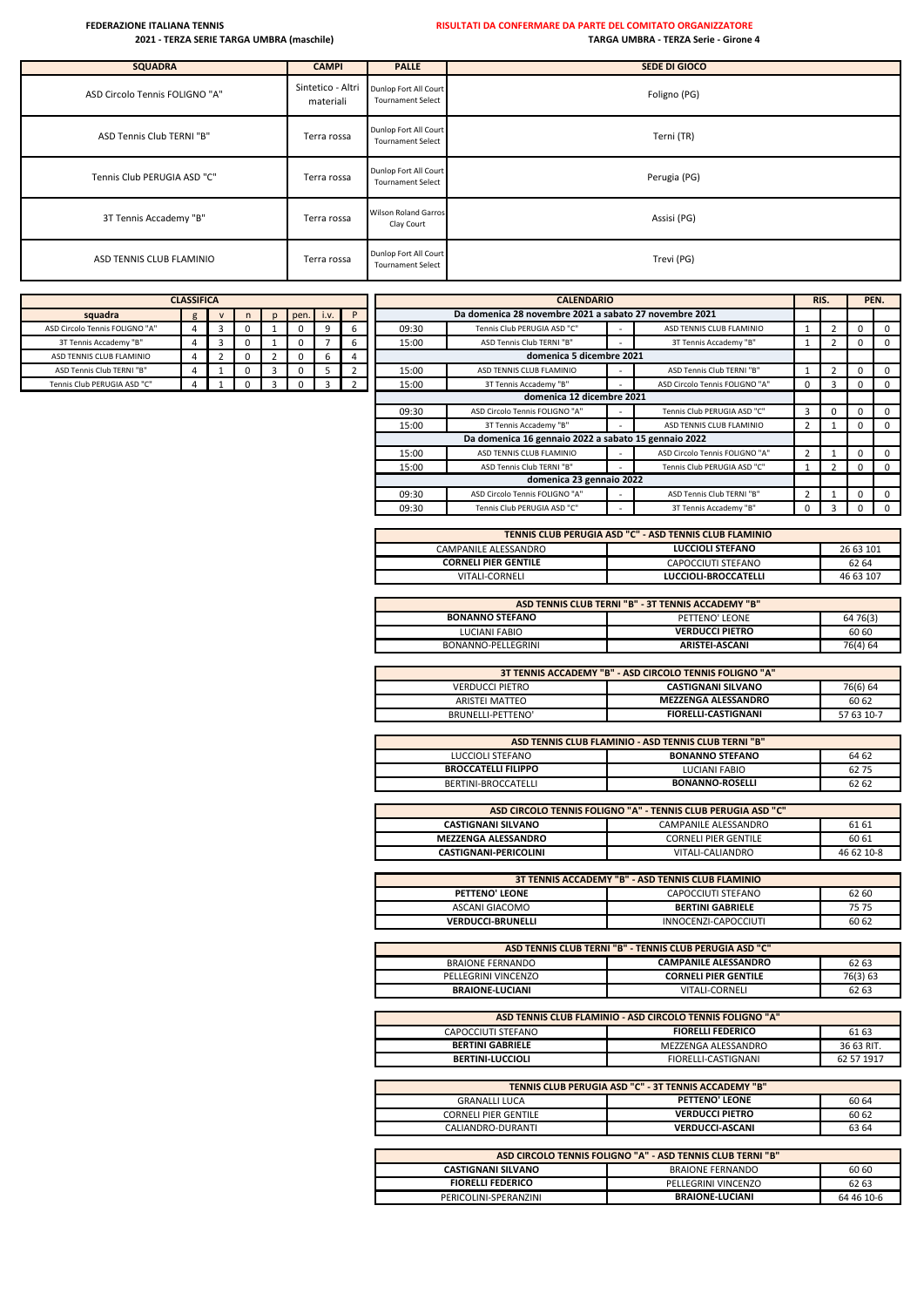| <b>SQUADRA</b>                    | <b>CAMPI</b>             | <b>PALLE</b>                                      | SEDE DI GIOCO      |
|-----------------------------------|--------------------------|---------------------------------------------------|--------------------|
| 3T Tennis Accademy "A"            | Terra rossa              | <b>Wilson Roland Garros</b><br>Clay Court         | Assisi (PG)        |
| Circolo Tennis OLYMPIA Dil.       | Sintetico - green<br>set | Head Tour XT                                      | Gualdo Tadino (PG) |
| ASD Circolo Tennis MONTARELLO "B" | Terra rossa              | Dunlop Fort All Court<br><b>Tournament Select</b> | Spoleto (PG)       |
| ASD Tennis Club MARSCIANO         | Terra rossa              | Dunlop Fort All Court<br><b>Tournament Select</b> | Marsciano (PG)     |
| ASD Tennis Club TERNI "C"         | Terra rossa              | Dunlop Fort All Court<br><b>Tournament Select</b> | Terni (TR)         |

| <b>CLASSIFICA</b>                                      |  |  |   |   |  |   |  |  |  |  |
|--------------------------------------------------------|--|--|---|---|--|---|--|--|--|--|
| squadra<br>pen.<br>i.v.<br>$\mathsf{V}$<br>n<br>g<br>D |  |  |   |   |  |   |  |  |  |  |
| Circolo Tennis OLYMPIA Dil.                            |  |  |   |   |  |   |  |  |  |  |
| ASD Tennis Club MARSCIANO                              |  |  |   |   |  |   |  |  |  |  |
| 3T Tennis Accademy "A"                                 |  |  | O |   |  | h |  |  |  |  |
| ASD Circolo Tennis MONTARELLO "B"                      |  |  | O | ٦ |  |   |  |  |  |  |
| ASD Tennis Club TERNI "C"                              |  |  |   |   |  |   |  |  |  |  |

|                                   | <b>CLASSIFICA</b> |   |      |      |          |       | <b>CALENDARIO</b>                                      |   |                                   |   | RIS. |          | PEN.         |
|-----------------------------------|-------------------|---|------|------|----------|-------|--------------------------------------------------------|---|-----------------------------------|---|------|----------|--------------|
| squadra                           | g                 | n | pen. | i.v. | P        |       | Da sabato 27 novembre 2021 a domenica 28 novembre 2021 |   |                                   |   |      |          |              |
| Circolo Tennis OLYMPIA Dil.       | 4                 |   |      | 9    | 8        | 15:00 | ASD Circolo Tennis MONTARELLO "B"                      |   | ASD Tennis Club TERNI "C"         |   |      |          | $\mathbf 0$  |
| ASD Tennis Club MARSCIANO         | 4                 |   |      | 8    |          | 15:00 | Circolo Tennis OLYMPIA Dil.                            |   | ASD Tennis Club MARSCIANO         |   |      |          | $\mathbf{0}$ |
| 3T Tennis Accademy "A"            |                   |   |      | b    |          |       | Da domenica 5 dicembre 2021 a sabato 4 dicembre 2021   |   |                                   |   |      |          |              |
| ASD Circolo Tennis MONTARELLO "B" | $\overline{4}$    |   |      | 4    | 2        | 15:00 | ASD Tennis Club TERNI "C"                              |   | Circolo Tennis OLYMPIA Dil.       |   |      |          | $\mathbf 0$  |
| ASD Tennis Club TERNI "C"         |                   |   |      | 3    | $\Omega$ | 15:00 | ASD Tennis Club MARSCIANO                              |   | 3T Tennis Accademy "A"            |   |      |          | $\mathbf 0$  |
|                                   |                   |   |      |      |          |       | Da domenica 12 dicembre 2021 a sabato 11 dicembre 2021 |   |                                   |   |      |          |              |
|                                   |                   |   |      |      |          | 15:00 | 3T Tennis Accademy "A"                                 |   | ASD Circolo Tennis MONTARELLO "B" |   |      |          | $\mathbf 0$  |
|                                   |                   |   |      |      |          | 15:00 | ASD Tennis Club MARSCIANO                              | ۰ | ASD Tennis Club TERNI "C"         | 3 |      |          | $\mathbf 0$  |
|                                   |                   |   |      |      |          |       | domenica 16 gennaio 2022                               |   |                                   |   |      |          |              |
|                                   |                   |   |      |      |          | 15:00 | ASD Tennis Club TERNI "C"                              |   | 3T Tennis Accademy "A"            |   |      |          | $\mathbf 0$  |
|                                   |                   |   |      |      |          | 15:00 | Circolo Tennis OLYMPIA Dil.                            |   | ASD Circolo Tennis MONTARELLO "B" | 3 | 0    | $\Omega$ | $\mathbf 0$  |
|                                   |                   |   |      |      |          |       | Da domenica 23 gennaio 2022 a sabato 22 gennaio 2022   |   |                                   |   |      |          |              |
|                                   |                   |   |      |      |          | 15:00 | 3T Tennis Accademy "A"                                 |   | Circolo Tennis OLYMPIA Dil.       |   |      |          | $\mathbf 0$  |
|                                   |                   |   |      |      |          | 15:00 | ASD Circolo Tennis MONTARELLO "B"                      |   | ASD Tennis Club MARSCIANO         |   |      |          | $\Omega$     |

| CIRCOLO TENNIS OLYMPIA DIL. - ASD TENNIS CLUB MARSCIANO        |                            |       |  |  |  |  |
|----------------------------------------------------------------|----------------------------|-------|--|--|--|--|
| MARIANESCHI MASSIMILIANO<br>36 61 108<br><b>AZOITEI MARIUS</b> |                            |       |  |  |  |  |
| PETRINI EDOARDO                                                | <b>VERDUCCI ALESSANDRO</b> | 62 62 |  |  |  |  |
| <b>TALAMELLI-AZOITEI</b>                                       | CIACCI-MARIANESCHI         | 64 63 |  |  |  |  |

| ASD CIRCOLO TENNIS MONTARELLO "B" - ASD TENNIS CLUB TERNI "C" |                     |               |  |  |  |  |  |
|---------------------------------------------------------------|---------------------|---------------|--|--|--|--|--|
| <b>SIROTI FABIEN</b>                                          | GAGGIA DAMIANO      | 64 62         |  |  |  |  |  |
| ANGELUCCI ALESSANDRO                                          | FILETTI FABIO       | 36 64 15-13   |  |  |  |  |  |
| STELLA-CHIACCHIARINI                                          | <b>REALI-DONATI</b> | 06 76(6) 10-6 |  |  |  |  |  |

| ASD TENNIS CLUB TERNI "C" - CIRCOLO TENNIS OLYMPIA DIL. |                           |       |  |  |  |  |  |
|---------------------------------------------------------|---------------------------|-------|--|--|--|--|--|
| <b>AZOITEI MARIUS</b><br>REALI RICCARDO<br>62 60        |                           |       |  |  |  |  |  |
| <b>AGOSTINI ANDREA</b>                                  | TALAMELLI ALESSANDRO      | 63 61 |  |  |  |  |  |
| REALI-DONATI                                            | <b>AZOITEI-BICCHIELLI</b> | 63 62 |  |  |  |  |  |

| ASD TENNIS CLUB MARSCIANO - 3T TENNIS ACCADEMY "A" |                    |       |  |  |  |  |  |
|----------------------------------------------------|--------------------|-------|--|--|--|--|--|
| CIACCI LUCA                                        | BACCHI PIERLUIGI   | 63 64 |  |  |  |  |  |
| <b>VERDUCCI ALESSANDRO</b>                         | <b>BONI ANDREA</b> | 63 75 |  |  |  |  |  |
| <b>VERDUCCI-MARIANESCHI</b>                        | BACCHI-BONI        | 62 62 |  |  |  |  |  |

| 3T TENNIS ACCADEMY "A" - ASD CIRCOLO TENNIS MONTARELLO "B" |                         |               |  |  |  |  |  |  |
|------------------------------------------------------------|-------------------------|---------------|--|--|--|--|--|--|
| <b>BACCHI ROBERTO</b>                                      | CHIACCHIARINI EDGAR     | 75 67(5) 10-6 |  |  |  |  |  |  |
| <b>BACCHI PIERLUIGI</b>                                    | STELLA FILIPPO          | 61 62         |  |  |  |  |  |  |
| BONI-BACCHI                                                | <b>STELLA-ANGELUCCI</b> | 16 64 10-6    |  |  |  |  |  |  |

| ASD TENNIS CLUB MARSCIANO - ASD TENNIS CLUB TERNI "C" |                    |       |  |  |  |  |  |
|-------------------------------------------------------|--------------------|-------|--|--|--|--|--|
| <b>MARINELLI ANDREA</b>                               | GAGGIA DAMIANO     | 63 61 |  |  |  |  |  |
| <b>CIACCI LUCA</b>                                    | <b>DONATI IVAN</b> | 63 61 |  |  |  |  |  |
| PAFFARINI-CIACCI                                      | FILETTI-GAGGIA     | 63 64 |  |  |  |  |  |

|                    | ASD TENNIS CLUB TERNI "C" - 3T TENNIS ACCADEMY "A" |           |  |  |
|--------------------|----------------------------------------------------|-----------|--|--|
| <b>DONATI IVAN</b> | <b>BACCHI ROBERTO</b>                              | 64 64     |  |  |
| GAGGIA DAMIANO     | <b>BONI ANDREA</b>                                 | 46 62 108 |  |  |
| LA TEGOLA-DONATI   | <b>BONI-SAVERI</b>                                 | 62 64     |  |  |

| CIRCOLO TENNIS OLYMPIA DIL. - ASD CIRCOLO TENNIS MONTARELLO "B" |                      |           |  |  |  |  |  |
|-----------------------------------------------------------------|----------------------|-----------|--|--|--|--|--|
| <b>AZOITEI MARIUS</b>                                           | CHIACCHIARINI EDGAR  | 60 63     |  |  |  |  |  |
| <b>PETRINI EDOARDO</b>                                          | ANGELUCCI ALESSANDRO | 60 76(4)  |  |  |  |  |  |
| <b>AZOITEI-BICCHIELLI</b>                                       | SANTINI-RANUCCI      | 57 61 119 |  |  |  |  |  |

| ASD CIRCOLO TENNIS MONTARELLO "B" - ASD TENNIS CLUB MARSCIANO |                            |           |  |  |  |  |  |
|---------------------------------------------------------------|----------------------------|-----------|--|--|--|--|--|
| ANGELUCCI ALESSANDRO                                          | <b>VERDUCCI ALESSANDRO</b> | 46 61 104 |  |  |  |  |  |
| SIROTI FABIEN                                                 | <b>CIACCI LUCA</b>         | 62 63     |  |  |  |  |  |
| <b>RANUCCI-SANTINI</b>                                        | VERDUCCI-PAFFARINI         | 36 64 104 |  |  |  |  |  |
|                                                               |                            |           |  |  |  |  |  |

| 3T TENNIS ACCADEMY "A" - CIRCOLO TENNIS OLYMPIA DIL. |                             |               |  |  |  |  |  |
|------------------------------------------------------|-----------------------------|---------------|--|--|--|--|--|
| <b>BACCHI PIERLUIGI</b>                              | <b>AZOITEI MARIUS</b>       | 67(5) 64 10-3 |  |  |  |  |  |
| <b>BACCHI ROBERTO</b>                                | <b>BICCHIELLI ANDREA</b>    | 62 75         |  |  |  |  |  |
| BACCHI-SAVERI                                        | <b>BICCHIELLI-TALAMELLI</b> | 64 57 10-4    |  |  |  |  |  |